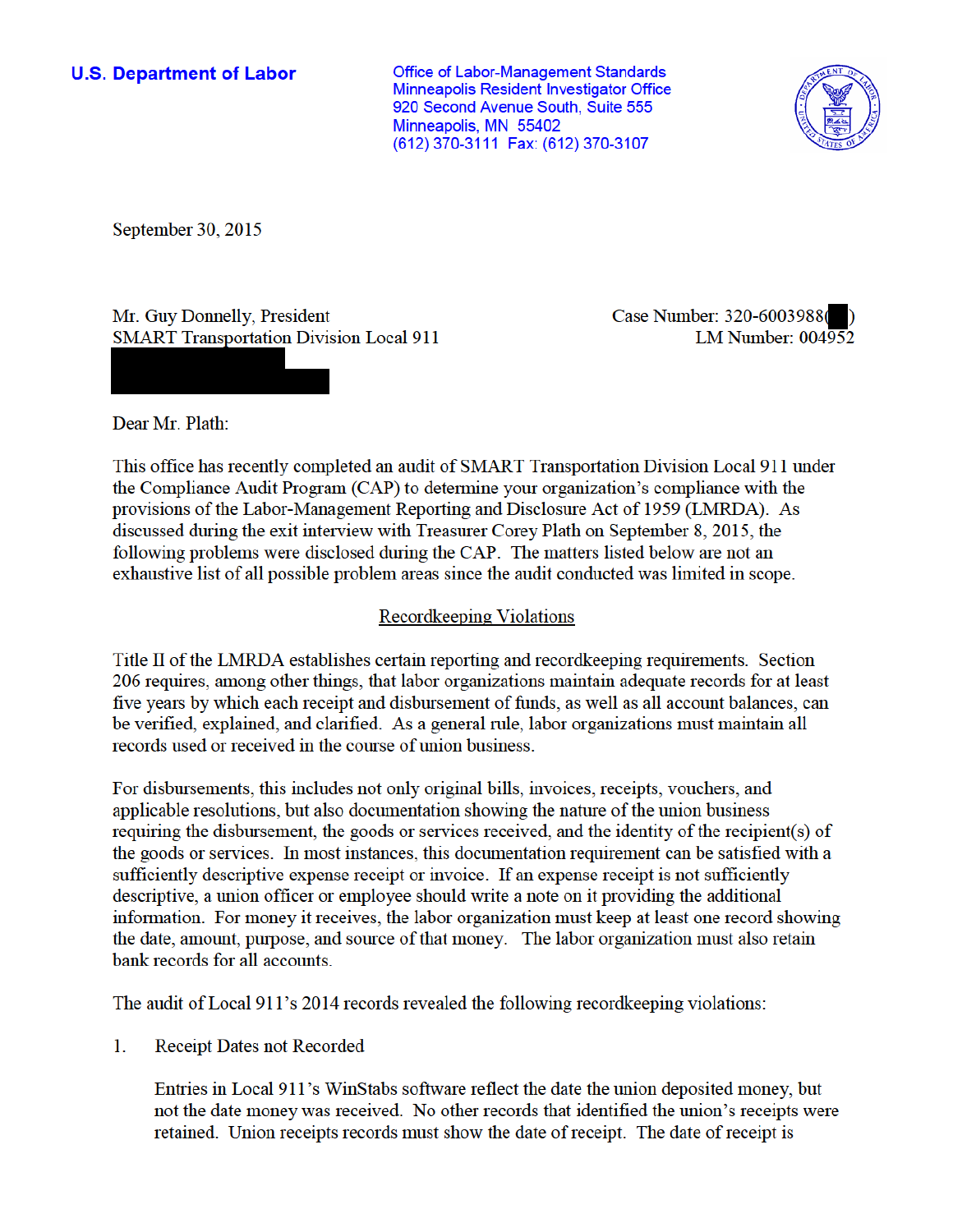required to verify, explain, or clarify amounts required to be reported in Statement B (Receipts and Disbursements) of the LM-2. The LM-2 instructions for Statement B state that the labor organization must record receipts when it actually receives money and disbursements when it actually pays out money. Failure to record the date money was received could result in the union reporting some receipts for a different year than when it actually received them.

2. Lost Wages

Local 911 did not retain adequate documentation for lost wage reimbursement payments to union officers totaling at least \$20,000. Officer Matthew Marschinke's "wage & expense forms" were not retained for June, July, October and November 2014, and Local 911 failed to retain Officer Robert Newhouse's "wage & expense forms" for payments totaling over \$10,000. The union must maintain records in support of lost wage claims that identify each date lost wages were incurred, the number of hours lost on each date, the applicable rate of pay, and a description of the union business conducted. The OLMS audit found that Local 911's "wage & expense forms" were not sufficient in that they do not list the hours that were lost.

During the exit interview, I provided a compliance tip sheet, *Union Lost Time Payments*, that contained a sample of an expense voucher Local 911 may use to satisfy this requirement. The sample identifies the type of information and documentation that the local must maintain for lost wages and other officer expense.

Based on your assurance that Local 911 will retain adequate documentation in the future, OLMS will take no further enforcement action at this time regarding the above violations.

## Reporting Violations

The audit disclosed a violation of LMRDA Section 201(b), which requires labor organizations to file annual financial reports accurately disclosing their financial condition and operations. The Labor Organization Annual Report Form LM-2 filed by Local 911 for the fiscal year ended December 31, 2014, was deficient in the following areas:

1. Disbursements to Officers

Local 911 did not report the names of some officers in Schedule 11 (All Officers And Disbursements To Officers). The union must report the names of all officers in Schedule 11 regardless of whether they received any payments from the union. During the opening exit interview, Treasurer Plath stated that Shawn Monahan served as First Vice Local Chairman and that the local had three trustee who are also officers; however, these officers were not identified in Schedule 11. Both of these officers hold positions on the executive board and are required to be identified as officers in Schedule 11.